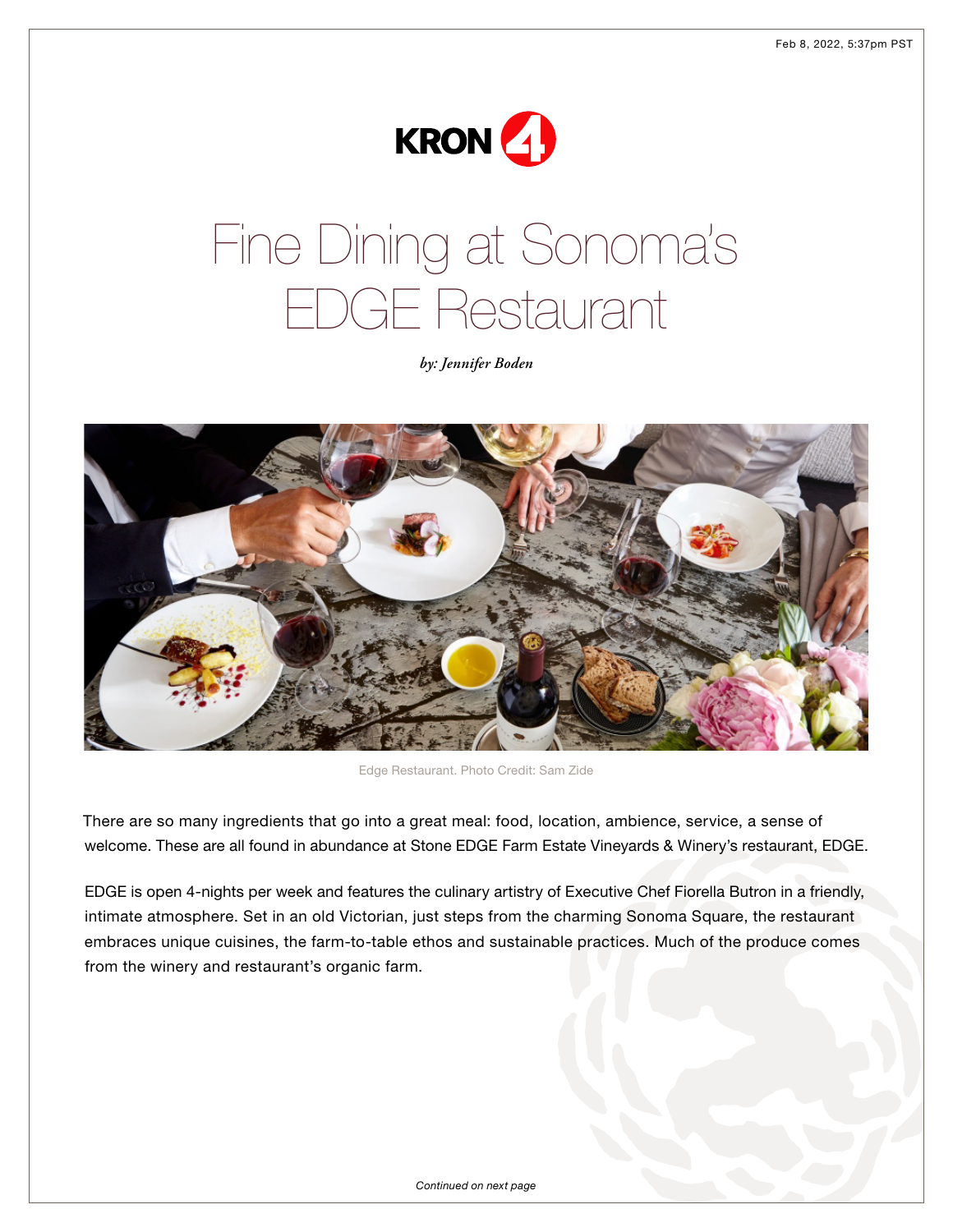

EDGE Restaurant. Photo Credit: Leslie Lindell

EDGE is the restaurant and vision of Mac & Leslie McQuown which opened its doors in 2013 as a private dining room for its winery's Collectors Cellar members. The McQuowns believe food and wine are meant to be enjoyed together which is at the heart of what they do.



EDGE Restaurant. Photo Credit: Laura Resen

"The McQuown's have an astute awareness of the finer things in life. Service is an important part to enjoy those things," said Anne Moller-Racke, COO. "They had the opportunity to dine in the best restaurants in the world, so they knew what they were looking for when opening EDGE. Director of Dining Larry Nadeau, with his long-standing experience at the French Laundry was the perfect fit to join EDGE. "Larry has cultivated a team of servers to follow his footsteps of perfect service.

A great restaurant experience starts with the greeting, followed by a beautiful and comfortable setting, enhanced by a delicious beverage and outstanding cuisine presented in a unique and personal way," said Moller-Racke.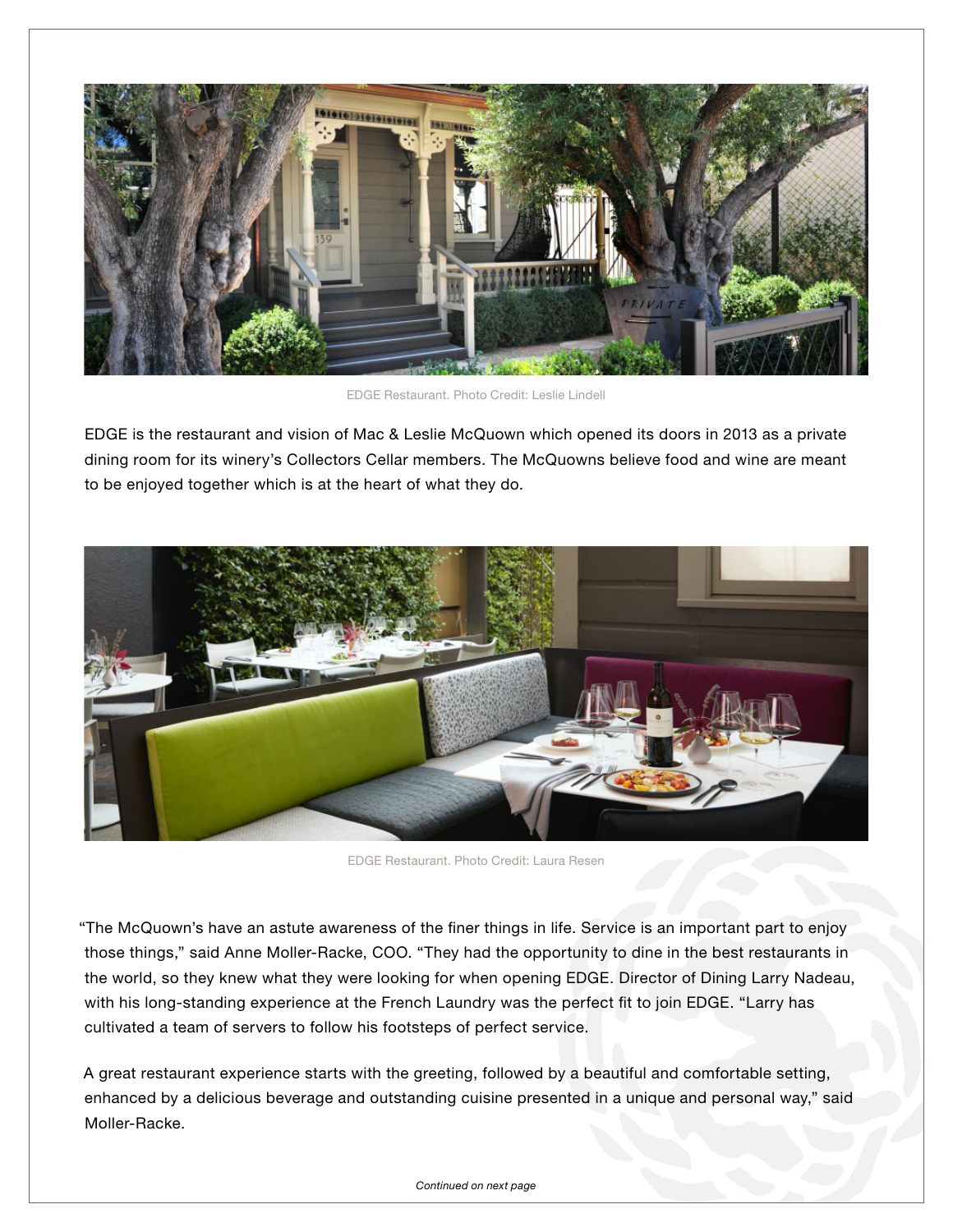

Service at EDGE Restaurant. Photo Credit: Leslie Lindell

## Restaurant Offerings

At EDGE, each dinner is a prix-fixe, five course menu paired with Stone Edge Farm wines, which changes weekly. "I look at the produce from the farm and get inspiration from our delightful vegetables; I also consider weekly availability lists from our purveyors and our ever-changing weather," said Chef Fiorella.



Chef Plating Food in the Kitchen at EDGE Restaurant. Photo Credit: Leslie Lindell

Chef brings a long resume to her position. She is influenced by her Peruvian ancestry and was trained at Le Cordon Bleu in Lima. "My culinary inspiration is my family heritage, Peru, and all the countries and people I have enjoyed working and sharing with along the way," said Chef Fiorella.